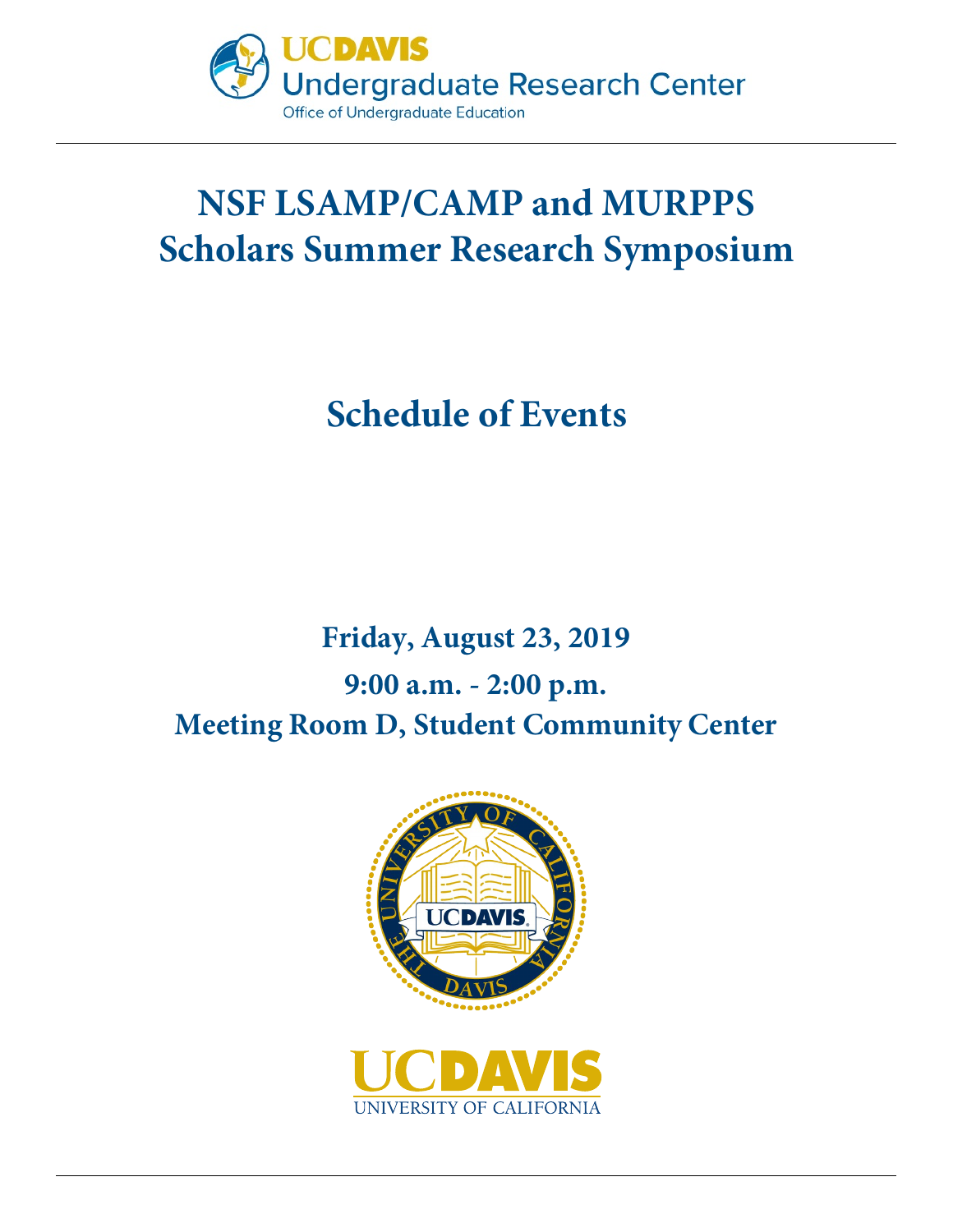### **Contents**

### NSF LSAMP/CAMP **UC DAVIS** CAMP戀

The National Science Foundation (NSF) Louis Stokes Alliance for Minority Participation in the Sciences (LSAMP) program is called CAMP (California Alliance for Minority Participation) and it is part of a UC systemwide alliance. The NSF CAMP Program at UC Davis aims to recruit and retain students in STEM majors, facilitate their academic success, provide professional development, and encourage their transition to graduate study. Particular emphasis is placed on evidence-based recruitment and retention strategies, and relevant research and educational experiences in support of racial and ethnic groups historically underrepresented in STEM disciplines: African Americans, Hispanic Americans, American Indians, Alaska Natives, Native Hawaiians, and Native Pacific Islanders. Faculty-mentored research experiences play a large role in the program and NSF CAMP Scholars actively participate in research during the summer and throughout the academic year.



\_\_\_\_\_\_\_\_\_\_\_\_\_\_\_\_\_\_\_\_\_\_\_\_\_\_\_\_\_\_\_\_\_\_\_\_\_\_\_\_\_\_\_\_\_\_\_\_\_\_\_\_\_\_\_

The Mentorship for Undergraduate Research Participants in the Physical and Mathematical Sciences (MURPPS) Program is a UC Davis undergraduate mentoring program supported by the College of Letters & Science Dean's office. The MURPPS program is designed to increase the number of underserved students who pursue graduate studies in the physical and mathematical sciences by engaging diverse MPS students in faculty-mentored research relevant to their majors. MURPPS at UC Davis aims to recruit and retain MPS students, facilitate their academic success, provide professional development, and encourage their transition to graduate study.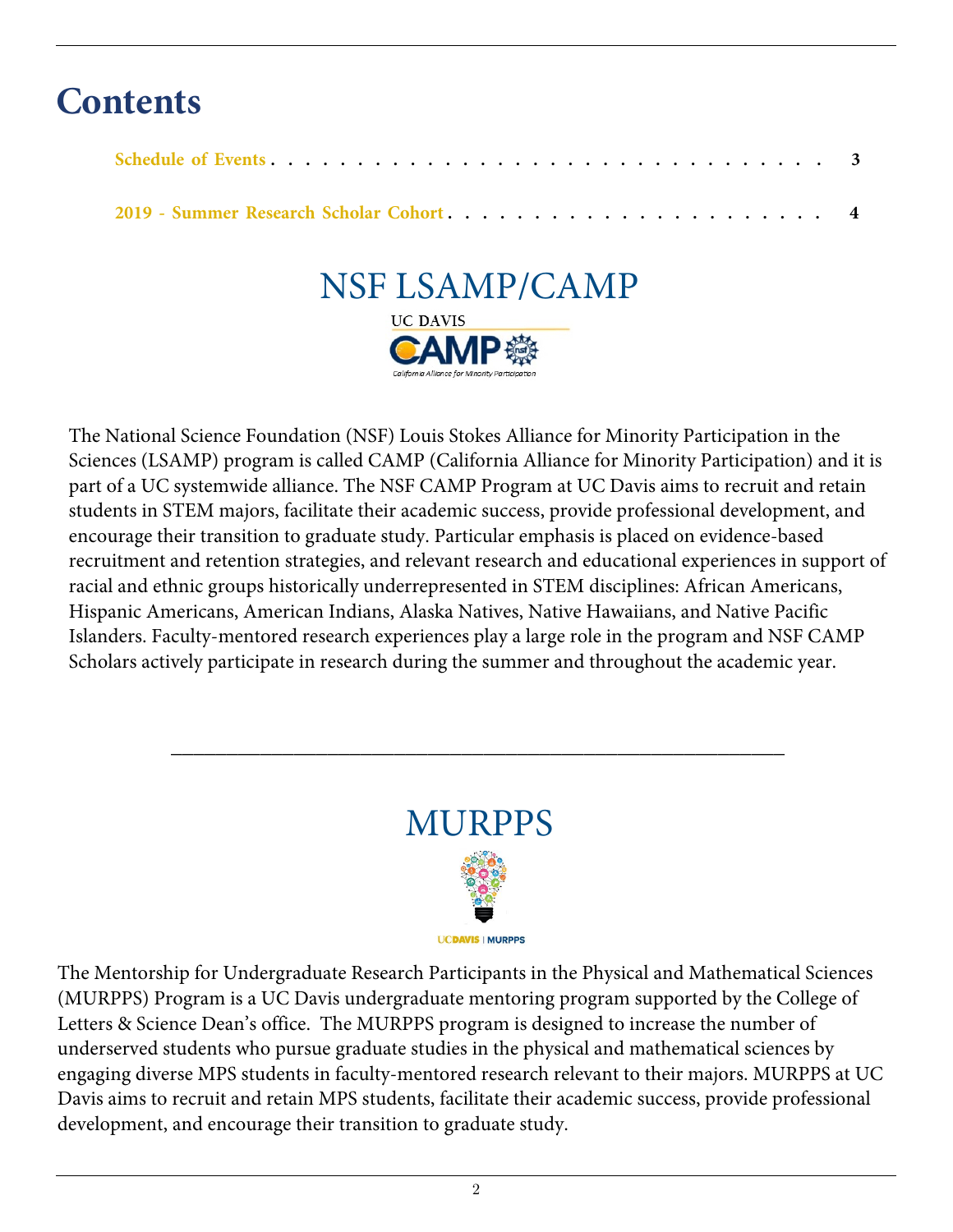## **NSF LSAMP/CAMP and MURPPS Scholars Summer Research Symposium Schedule of Events**

Meeting Room D, Student Community Center Friday, August 23, 2019

|                     |          | 09:00-09:05AM Welcome & Introductions                                                                    |                            | 11:00-12:30PM Oral Presentations, Session II |
|---------------------|----------|----------------------------------------------------------------------------------------------------------|----------------------------|----------------------------------------------|
|                     |          | 09:05-10:50AM Oral Presentations, Session I                                                              | 12:30-12:40PM Group Photos |                                              |
| 10:50-11:00AM Break |          |                                                                                                          | 12:40-1:30PM               | Lunch and Close                              |
|                     |          | <b>Oral Presentations</b>                                                                                |                            |                                              |
|                     | 09:05 AM | Martin Bravo, Pharmaceutical Chemistry<br>How to Control the Approach of Silyl Enolates to Chiral Imines |                            |                                              |

| 09:20 AM   | Kaia Yellowhorse, Pharmaceutical Chemistry and Political Science<br>Rhodium Catalyzed C-H Insertion of Donor/Donor Carbenes                 |
|------------|---------------------------------------------------------------------------------------------------------------------------------------------|
| 09:35 AM   | Ariana Campos, Pharmaceutical Chemistry<br>Mu Opiod and Dopamine Receptor Distribution in the Hippocampus                                   |
| 09:50 AM   | Deangelo Wooley, Physics<br>Scintillator Calibration with a Radioactive Source                                                              |
| $10:05$ AM | Izaiah Ornelas, Biochemistry & Molecular Biology<br>Introduction of Glucosinolate-Myrosinase Plant Defense Pathway to Nicotiana benthamiana |
| 10:20 AM   | Tony Vega, Pharmaceutical Chemistry<br>Optimization of Recombinant Mammalian and Fish Drug Transporter Expression in Escherichia coli       |

- 10:35 AM Madison Thompson, Chemistry *Measuring Hudrogen-Bond Accepting Ability of Organic Molecules Using 19F and 31P NMR Spectroscopy*
- 11:00 AM Midori Huapaya-Renbarger, Mechanical Engineering *Kinematic Alignment Restores Healthy Joint Motion during Dynamic Activity*
- 11:15 AM Alejandro Tenorio, Biomedical Engineering *Comparison of Mechanical and Biocompatible Properties of Alginate-based Bioinks for the 3D Printing of Osteogenic Grafts*
- 11:30 AM Eroz Fabian, Mechanical and Aerospace Engineering *Energy Storage Using Second Life Battery Packs*
- 11:45 AM Juan Lopez, Chemical Engineering *Charge Carrier Diffusion Properties of Hybrid Perovskites*
- 12:00 PM Lajoyce Mboning, Chemistry *Synthesis, Characterization and Optimization of Gold-Coated Magnetic Nanoparticles*
- 12:15 PM Roman Diaz, Mechanical and Aerospace Engineering *Turning a New Leaf with Second-Life Battery Packs*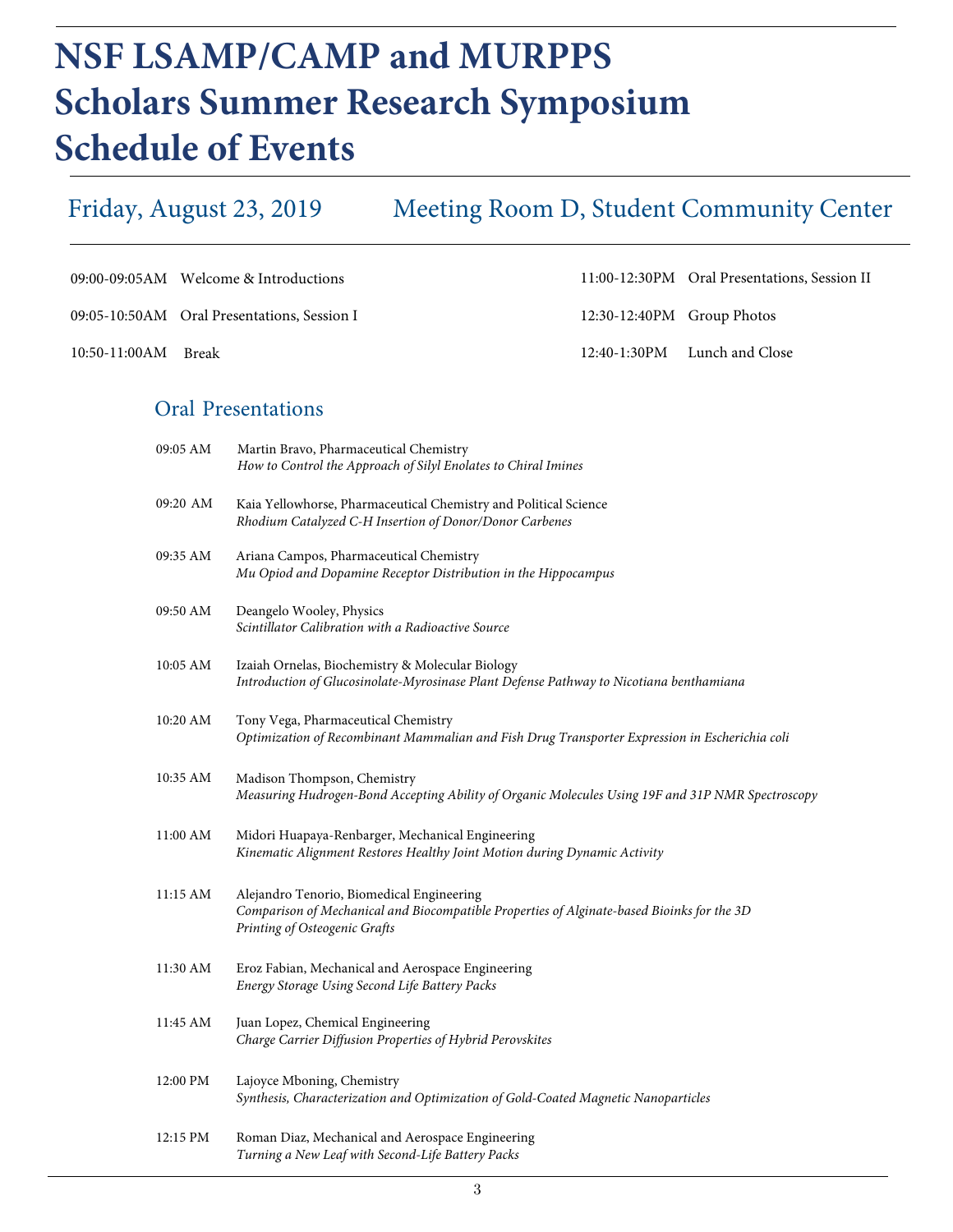### **2019 Summer Research Scholar Cohort**

*Listed in order of presentations* 

#### **Martin Bravo**

*Major:* Pharmaceutical Chemistry *Year*: Senior *Research Program*: MURPPS *Faculty Mentor:* Dr. Jared T. Shaw, Chemistry *Graduate Student Mentors:* Anna Lo and David Gutierrez *Research Title:* How to Control the Approach of Silyl Enolates to Chiral Imines

#### **Kaia Yellowhorse**

*Major:* Pharmaceutical Chemistry and Political Science *Year*: Senior *Research Program*: MURPPS *Faculty Mentor:* Dr. Jared T. Shaw, Chemistry *Graduate Student Mentor*: Lucas Souza *Research Title:* Rhodium Catalyzed C-H Insertion of Donor/Donor Carbenes





#### **Ariana Campos**

*Major:* Pharmaceutical Chemistry *Year*: Senior *Research Program*: MURPPS *Faculty Mentor:* Dr. Jennifer Whistler, Med: Physiology & Membrane Biology *Post Doc Mentor*: Dr. Terry Kremin *Research Title:* Mu Opioid and Dopamine Receptor Distribution in the Hippocampus



#### **Deangelo Wooley**

*Major:* Physics *Year*: Senior *Research Program*: MURPPS *Faculty Mentor:* Dr. Bob Svoboda, Physics *Post Doc Mentors*: Dr. Vincent Fischer and Dr. Leon Pickard *Research Title:* Scintillator Calibration with a Radioactive Source



#### **Izaiah Ornelas**

*Major:* Biochemistry & Molecular Biology *Year*: Senior *Research Program*: NSF LSAMP/CAMP *Faculty Mentor:* Dr. Patrick Shih, Plant Biology *Post Doc Mentor*: Dr. Ben Endelman *Research Title:* Introduction of Glucosinolate-Myrosinase Plant Defense Pathway to *Nicotiana benthamiana* 

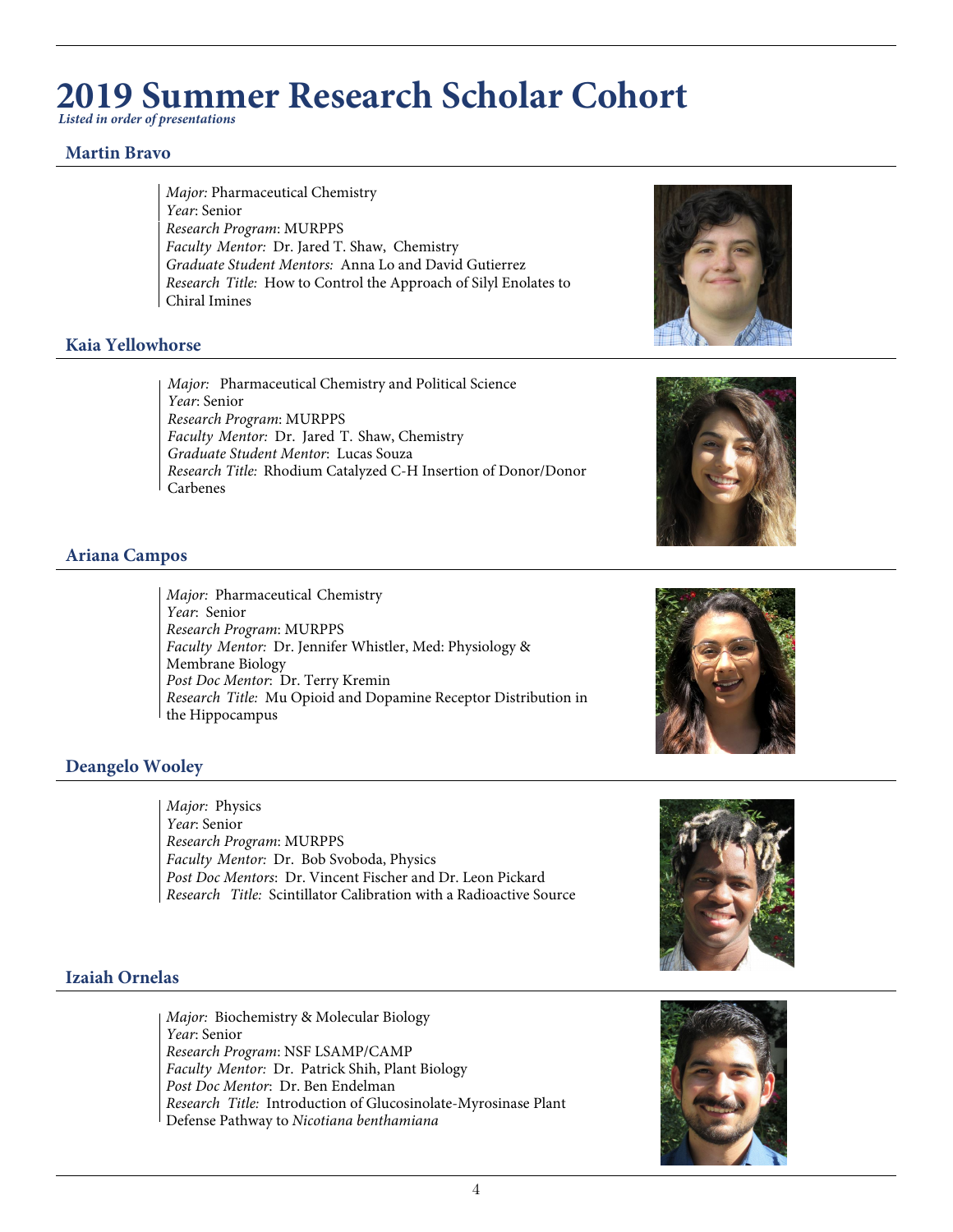#### **Tony Vega**

*Major:* Pharmaceutical Chemistry *Year*: Senior *Research Program*: MURPPS *Faculty Mentor:* Dr. Sascha Nicklisch, Environmental Toxicology *Research Title:* Optimization of Recombinant Mammalian and Fish Drug Transporter Expression in *Escherichia coli*

#### **Madison Thompson**

*Major:* Chemistry *Year*: Junior *Research Program*: FLCC/UC Davis Intern *Faculty Mentor*: Dr. Annaliese Franz, Chemistry *Research Title:* Measuring Hydrogen-Bond Accepting Ability of Organic Molecules Using 19F and 31P NMR Spectroscopy

#### **Midori Huapaya-Renbarger**

*Major:* Mechanical Engineering *Year*: Junior *Research Program:* NSF LSAMP/CAMP *Faculty Mentor:* Dr. Maury Hull, Orthopedics and Biomechanics *Post Doc Mentor*: Dr. Anne Haudenschild *Research Title:* Kinematic Alignment Restores Healthy Joint Motion during Dynamic Activity

#### **Alejandro Tenorio**

*Major:* Biomedical Engineering *Year*: Junior *Research Program*: NSF LSAMP/CAMP *Faculty Mentor:* Dr. Kent Leach, Biomedical Engineering *Post Doc Mentor*: Dr. Tomas Gonzalez-Fernandez *Research Title:* Comparison of Mechanical and Biocompatible Properties of Alginate-based Bioinks for the 3D Printing of Osteogenic Grafts

#### **Eroz Fabian**

*Major:* Mechanical and Aerospace Engineering *Year*: Senior *Research Program*: NSF LSAMP/CAMP *Faculty Mentor:* Dr. Jae Wan Park, Mechanical and Aerospace Engineering *Graduate Student Mentor*: Joseph Lecap *Research Title:* Energy Storage Using Second Life Battery Packs